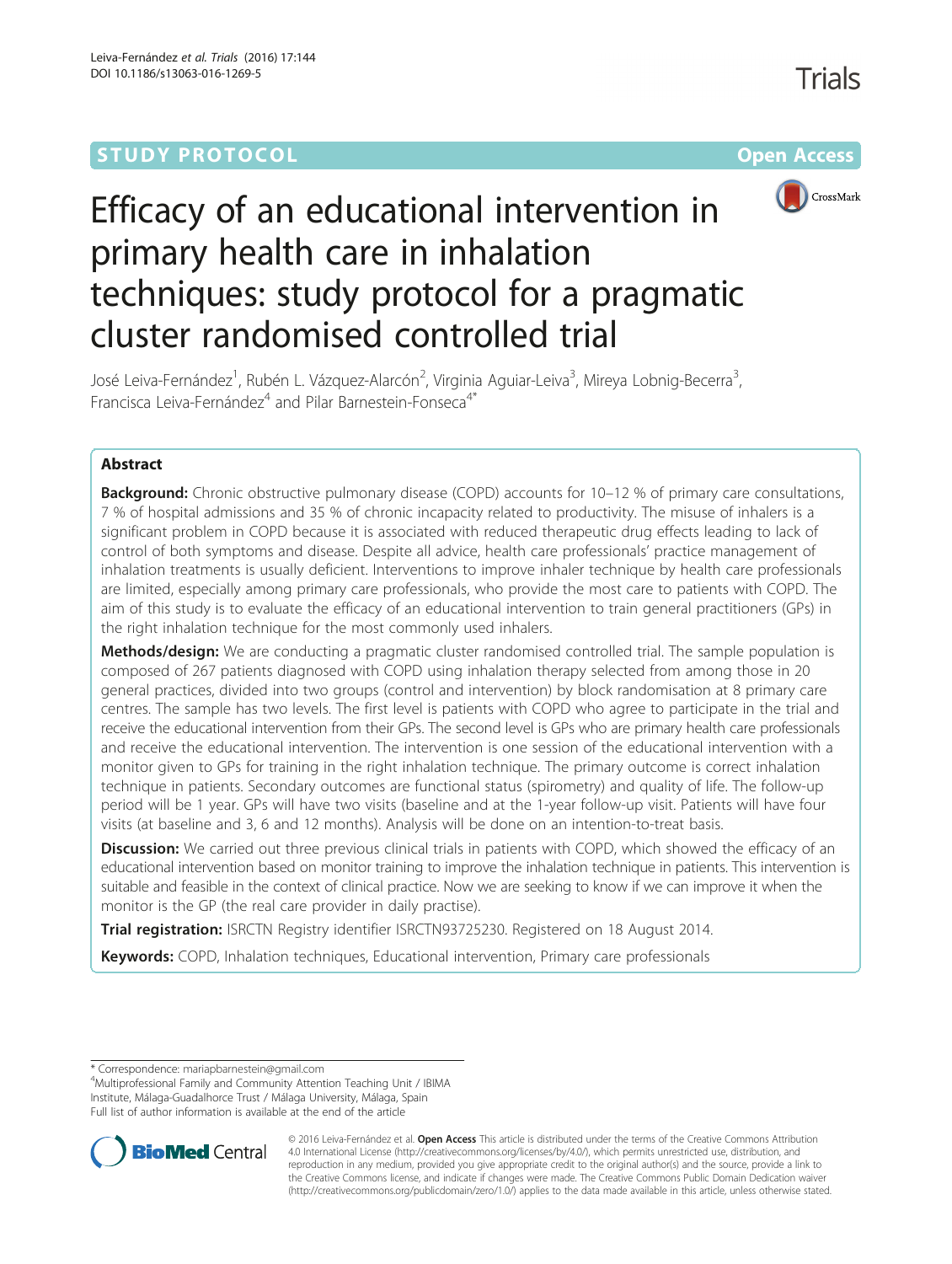#### Background

Chronic obstructive pulmonary disease (COPD) accounts for 10–12 % of primary care consultations, 35–40 % of hospital consultations, 7 % of hospital admissions and 35 % of disability related to productivity [\[1\]](#page-6-0). The disease cost represents 2 % of the annual budget of the Ministry of Health and Consumer Affairs in Spain [\[1\]](#page-6-0), and in the European Union the total costs of respiratory disease are estimated to be about 6 % of the total health budget; 56 % of this cost is due to COPD [\[2\]](#page-6-0). Two thousand euros per year has been estimated as the mean direct cost generated by these patients. The major part (43.8 %) corresponds to hospital admissions, followed by controlled drug consumption (40.8 %) in patients with mild COPD. This percentage decreases to 37.4 % and 28.4 % in patients with Global Initiative for Chronic Obstructive Lung Disease (GOLD) stages III and IV, respectively [[3](#page-6-0)].

The administration of drugs using inhalation technologies has changed the treatment of respiratory diseases. These drugs have advantages over systemic therapy, including faster delivery to the targeted organ and reduction of side effects [[4\]](#page-6-0). The effectiveness of inhaled drugs can be influenced by numerous factors, which are mainly age, sex, education level, years of diagnosis, type of inhaler, use of the right inhalation technique or use of different devices [[5, 6](#page-6-0)].

The misuse of inhalers is a significant problem in asthma and COPD because it is associated with reduced therapeutic drug effects leading to a lack of control both symptoms and disease [\[7](#page-6-0)–[10](#page-6-0)]. If patients are prescribed a treatment without proper training, a less than optimal therapeutic effect results [[10](#page-6-0), [11](#page-6-0)].

Even though clinical practice guidelines advocate the implementation of health education programmes during medical follow-up, in some studies researchers have observed that more than 85 % of patients do not correctly use their inhalers [[11](#page-6-0)–[14](#page-6-0)]. The educational interventions proposed by these guidelines must include aspects such as positive reinforcement, smoking cessation advice, diet and exercise information, adherence to the therapeutic regimen and verification of the right inhalation technique [[15, 16](#page-6-0)].

International guidelines on the management of COPD refer to the following aspects related to the inhalation technique [[2, 17, 18](#page-6-0)]. (1) The effectiveness of the bronchodilator therapy should be assessed on the basis of not only the pulmonary capacity of the patient but also other aspects, such as improvement of symptoms, improvement in daily activities, capacity to perform exercise and self-control of the symptoms. (2) Most of the patients, independently of age, can learn to use the proper inhalation technique with appropriate training. (3) Once the patient has shown the ability to perform the right inhalation technique, the device should be prescribed. (4) The patient's ability to use devices must be checked regularly by highly trained health care professionals, and, if necessary, the patient must be retrained in the proper inhalation technique.

Despite these recommendations, the use of inhaler devices by health care professionals is deficient [\[10](#page-6-0), [19](#page-6-0)]. Interventions to improve inhalation technique in health care professionals are limited, especially among primary health care professionals, who provide care to most patients with COPD [\[19](#page-6-0), [20\]](#page-6-0).

#### Study aims

Our research group has studied the management of chronic illness in primary care for more than 15 years, focusing mainly on COPD. The first step taken was to carry out trials to develop tools to assess therapeutic adherence and educational interventions to improve adherence. Our first educational intervention was designed with three components (motivational and cognitive aspects, as well as skill development in inhalation techniques). The intervention was evaluated in a randomised controlled trial which showed that treatment adherence improved by 48 % (relative risk) with a number needed to treat (NNT) of 6.37 [\[14](#page-6-0)]. In the last 3 years, our clinical trials have been focused on the evaluation of educational interventions to improve inhalation techniques in patients with COPD. We have designed two educational interventions to improve inhalation technique: (1) only written information (leaflet) or (2) written information (leaflet) reinforced by instructor training. These trials showed that an intervention with a demonstration by a trainer is significantly more effective than an informative leaflet alone, with an increase in the number of patients who develop proper inhalation technique by 48 % at 3 months and by 41 % at 1-year follow-up [[21](#page-6-0)].

The next step is the start-up of an intervention focused on primary health care professionals so that they are well-trained. The main goal is to evaluate the efficacy of an educational intervention to train general practitioners (GPs) in the right inhalation technique for the most commonly used inhalers and, afterwards, to evaluate the improvements in inhalation techniques performed by their patients. The secondary outcomes of this intervention will be a clinical control improvement and follow-up of the disease as well as improvement in health-related quality of life. All of these outcomes have been key goals for more than 10 years.

#### Study hypothesis

On the basis of current published evidence, inhalation techniques in patients with COPD are insufficient, and this overlaps with a lack of well-trained health care professionals. Our working hypothesis is that providing an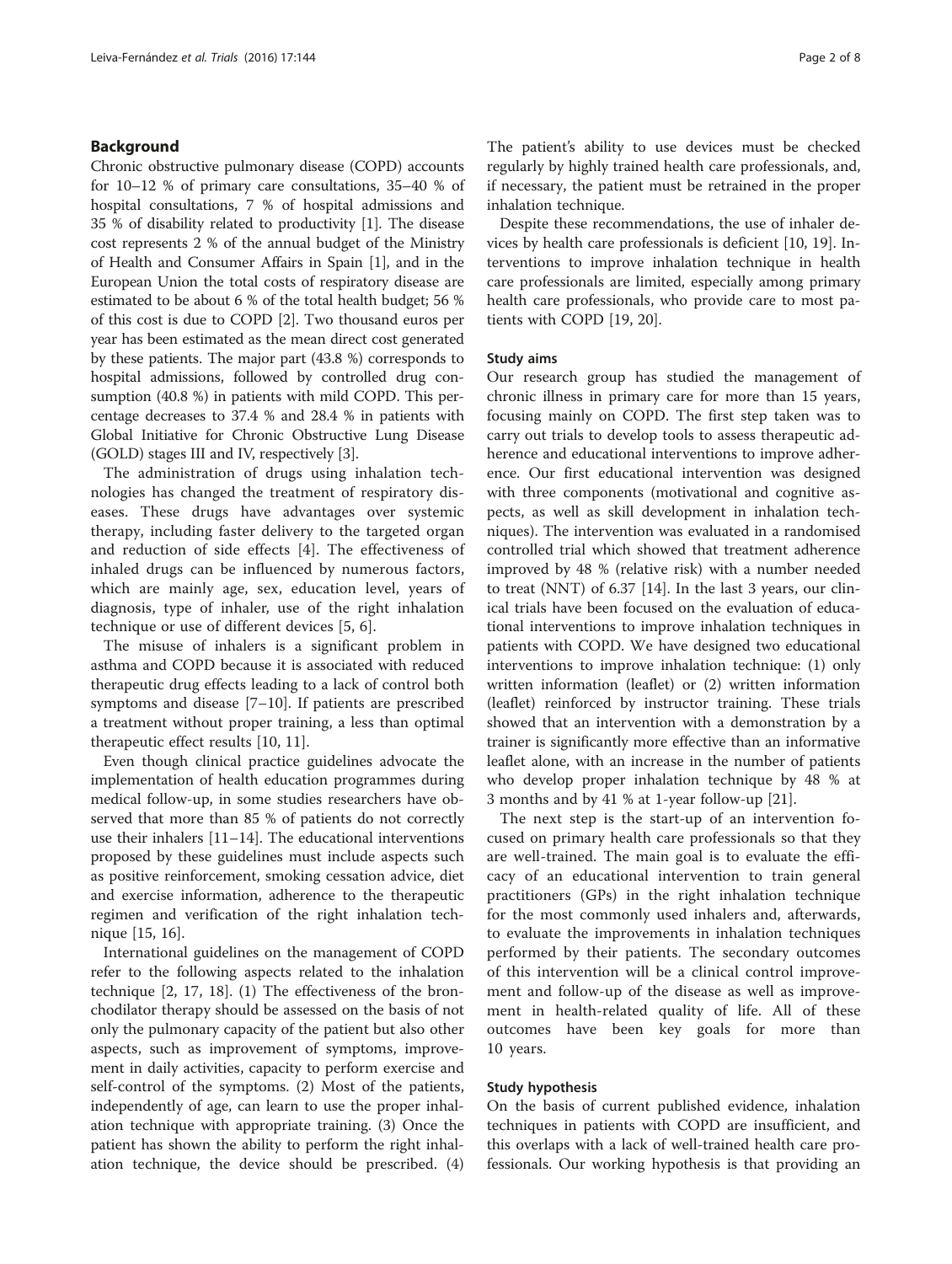educational intervention to primary care professionals (GPs) will increase by at least by 25 % the number of patients who report use of the correct inhalation techniques compared with a control group of patients receiving standard care.

#### Methods/design

#### **Overview**

This study is a pragmatic cluster randomised controlled trial (Fig. 1). There are various circumstances in which the pragmatic cluster randomised controlled trial has shown to be the most appropriate design, particularly when health programmes are more focused on the organisational level. This design can also avoid "contamination" between patients when an educational intervention is applied in a primary care centre, owing to its having been individually randomised. This contamination is due to communication between participants, which can change the real effect of the intervention. Finally, when educational strategies for the right patient control are focused on health care professionals, the only adequate strategy is the randomised allocation of them [\[22, 23\]](#page-7-0).

For our trial, the cluster design is based on two levels: the higher or second level, represented by the GP (who will receive the educational intervention), and the lower or first level, represented by the GP's patients (who have agreed to participate and will receive the educational intervention from their GP).

#### **Participants**

A total of 267 patients diagnosed with COPD and receiving inhalation therapy will be selected from 20 general practices in 8 primary care centres in Málaga and Almería, Spain. This sample size is enough to detect a 25 % difference between groups regarding the right performance of inhalation technique, with a power of 80 % and a confidence level of 95 %. The sample size was adjusted according to the standard criteria for cluster randomised trials, using the design effect (DE) of 2.3. The DE was calculate as follows: DE =  $1 + (n_c - 1) \times$  ICC (where  $n_c$  is the mean number of individuals in the

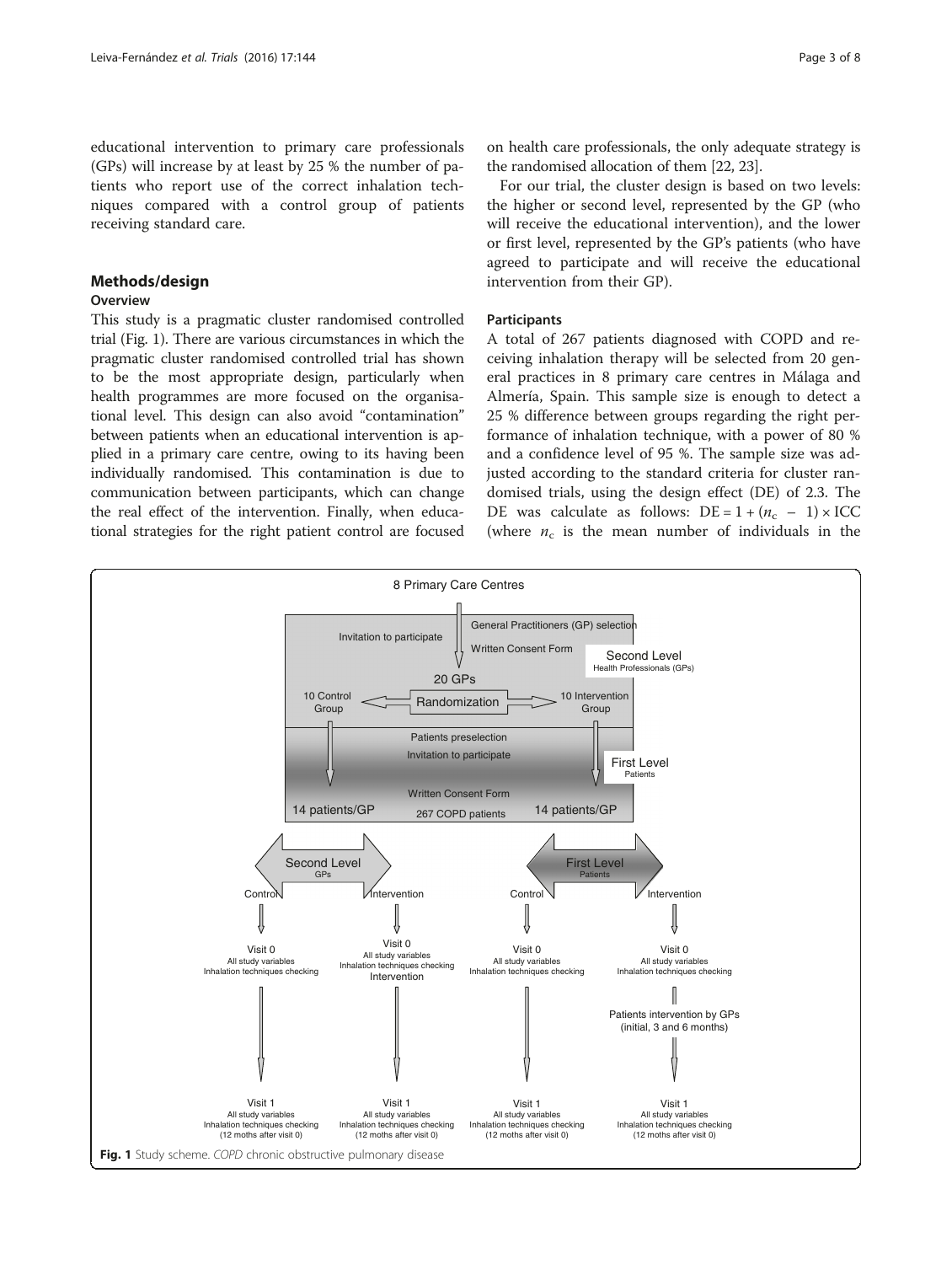cluster and ICC is the intra-cluster correlation coefficient). The ICC in the present work was considered to be 0.1, and the mean cluster size was assumed to be 10 [[24](#page-7-0)–[26](#page-7-0)]. A potential loss of 40 % was estimated. Therefore, inclusion of 267 patients and 20 GPs will be required, with all of them signing consent forms to participate in the study.

#### First-level participants: patients

Inclusion and exclusion criteria The inclusion criteria are a COPD diagnosis, being treated at the primary care centres included in the trial, being prescribed inhalation therapy and consenting to participate in the trial by signing the informed consent form. The exclusion criteria are having another respiratory illness not included in the COPD definition and having cognitive impairments which prevent the individual from completing the outcome questionnaires or engaging with the educational intervention.

Recruitment For recruitment, potentially eligible patients will be identified through a search of practise electronic records by research assistants. Eligible patients will receive a brief explanation of the intent of the study by phone, and, if they are interested, they will be given an appointment at their primary care centre for a more detailed explanation. Once the consent form has been signed, the patient's inclusion visit will be carried out and all the variables will be measured (including the evaluation of the inhalation technique of all inhalers the patient uses). For eligible patients who decline to participate, basic information (age, sex, reason for declining) will be collected from the practice to allow examination of response bias.

Follow-up The follow-up of patients will be limited to 1 year after the inclusion visit by the research team. During the inclusion visit, all variables will be measured again, including the evaluation of inhalation techniques. All measurements will be taken by a research assistant who has no knowledge of either the randomisation of the GPs or whether the patients belong to the study or control arm.

Interventions in patients The patients included in the intervention group will receive an educational intervention from their GPs, who will train them in the correct use of their devices. This intervention will consist of the following:

1. Performance of inhalation techniques to detect mistakes that will be registered on a specially designed sheet

- 2. Demonstration of proper inhalation techniques
- 3. Identification of mistakes in technique and opportunities to ask health professionals about how to perform inhalation properly

The patients will be given an appointment for reinforcement visits at 3 and 6 months after the inclusion visit. In these visits, the GPs will encourage and refresh their performance of inhalation techniques.

As the educational intervention will not be blinded, the external researcher responsible for collection of patient data will not know the patient allocation. The patients included in the control group will follow the standard clinical practice.

#### Second-level participants: GPs

Inclusion and exclusion criteria The inclusion criteria for second-level participants are that they must be doctors who care for patients included in the COPD Process of Andalusian Health Service Guidelines (COPD PAI) [[16\]](#page-6-0), use prescribed inhalation therapy and have consented to participate. The exclusion criteria are refusal to participate in the trial or having to leave the job during the trial.

Recruitment and randomisation For the selection of GPs, the research project will rely on pre-selected primary care centres. Twenty GPs will be selected by using a non-probabilistic consecutive sampling method: 10 GPs as the control group and 10 GPs as the study group. To do that, GPs will be invited to participate and will be included in either group by using a block randomisation technique. Each block is formed by four GPs among whom the two study arms will be uniformly distributed. Once the blocks have been created, they will be distributed using a sequence of random numbers and the final list of GP allocations will be created. The final list of GP allocations will be guarded by the principal investigator of the project, and he will inform the allocation of each GP included in the trial.

The GP's inclusion visit will be carried out once the randomisation has been done. In this visit, all of the study's variables are collected and the inhalation technique of each inhaler is evaluated through a specific step-by-step test. This test was specially designed for this study on basis of the Sociedad Española de Neumología y Cirugía Torácica (SEPAR) recommendations [\[4](#page-6-0)] for most of the commonly used devices (Spiriva HandiHaler, Boehringer Ingelheim, Ridgefield, CT, USA; Seretide Accuhaler, GlaxoSmithKline, Philadelphia, PA, USA; turbuhalers; pressurized metered-dose inhalers; and Breezhaler, Novartis, Basel, Switzerland).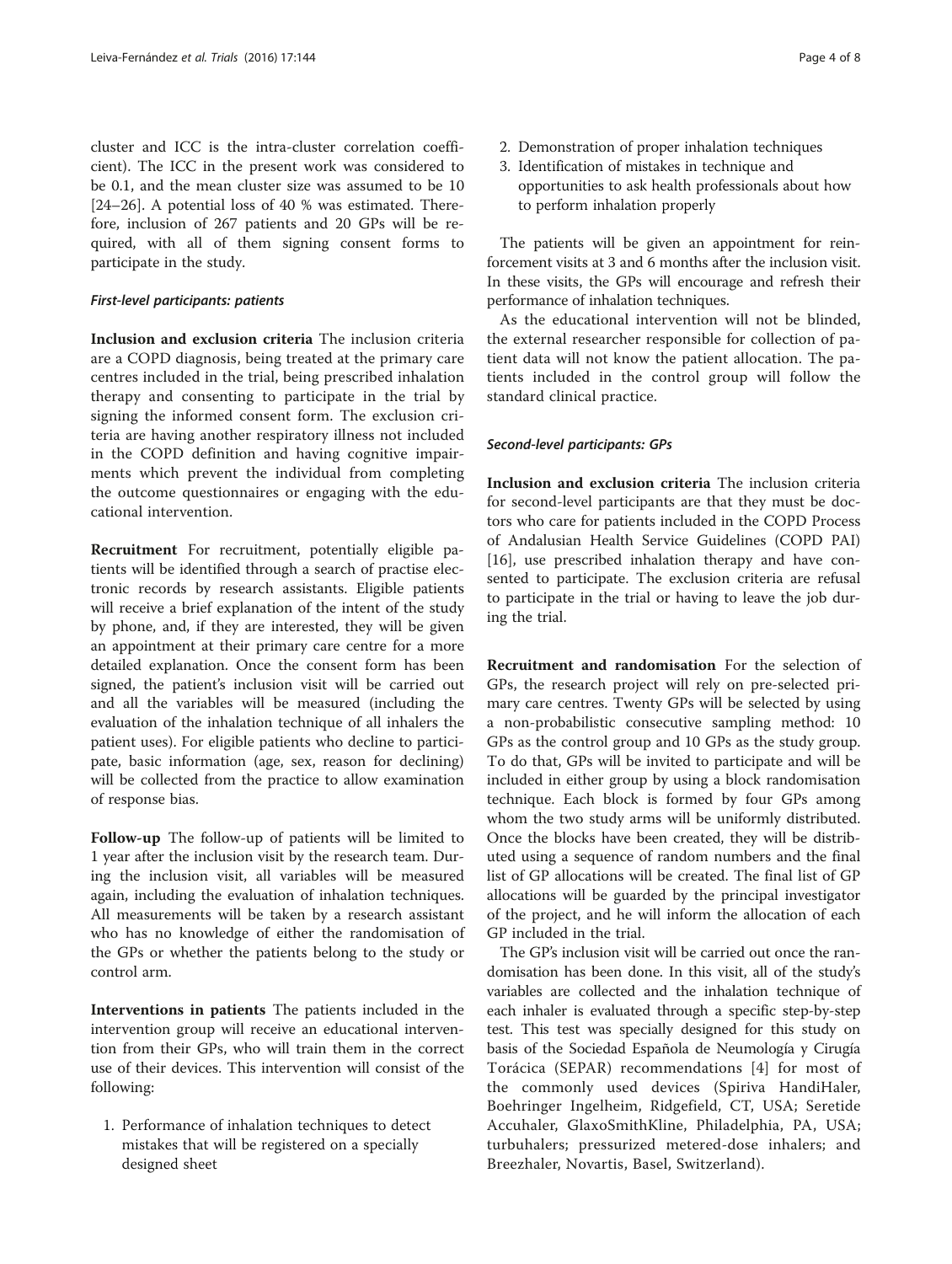Follow-up Both groups of GPs will be followed up 1 year after the inclusion visit. In this visit (visit 1), all variables will be collected once again, and the GPs use of the inhalation technique will be evaluated.

Interventions in GPs The intervention consists of a demonstration of correct inhalation technique and the rationale for it to a group of two to four GPs. After the demonstration, the participants are asked to identify their mistakes and ask any questions they may have, which will be resolved until full understanding of the technique is achieved. The intervention will take approximately 15 minutes to deliver. Reinforcement with written information is provided via the patient's data collection form (DCF), where the specific step-by-step schedule for each device is recorded at each patient's visit (initial visit and at 3 and 6 months).

Blinding of the intervention for GPs will not be possible for either researchers or GPs. Table 1 provides a brief summary of the interventions for the first- and second-level participants.

#### Setting

The setting is eight primary care centres in Málaga and Almería, Spain.

#### Study variables

#### Individual variables/first-level variables (patients)

The primary outcome is performance of the correct inhalation technique by patients (evaluated through a specific step-by-step test for each inhaler). This test has been specially designed for this study on the basis of SEPAR recommendations [\[4\]](#page-6-0). We consider the correct inhalation technique to be used when all steps have been performed correctly.

Secondary outcomes are functional status as mea-sured by forced spirometry [\[27](#page-7-0)], dyspnoea index as measured using the Basal Dyspnea Index [[28\]](#page-7-0) and the modified Medical Research Council dyspnoea scale [\[29](#page-7-0)] and health-related quality of life as measured using the St George's Respiratory Questionnaire (SGRQ) [[30\]](#page-7-0).

Independent variables are age, sex, education level, comorbidities, COPD diagnosis duration, mental and/or cognitive status (Mini Mental State Examination [\[31](#page-7-0)]),

types and number of inhalers, previous training received in use of the inhalation techniques and prescribed treatment for COPD.

#### Group variables/second-level variables (GPs)

Group and second-level variables are correct performance of the inhalation techniques by GPs (evaluated using a specific step-by-step test for each inhaler, described below), knowledge about COPD and its treatment (evaluated by using a questionnaire specially designed for this study and based on COPD PAI [\[16\]](#page-6-0), Spanish COPD Guidelines [[15](#page-6-0)] and GOLD guidelines [\[2](#page-6-0)]).

#### Independent variables

The independent variables are age, sex, education level and access to the COPD clinical practice guidelines.

#### Statistical analysis

#### General

A descriptive statistical analysis will be performed for all study variables. We will calculate the means, medians and standard deviations for quantitative variables and the absolute and relative frequencies for qualitative variables. The 95 % confidence interval will be applied. The analysis will be done according to the intention-to-treat principle. The baseline comparison will be made between the main variables that we expect to be related to the primary outcome using the  $\chi^2$  test or analysis of variance (ANOVA).

At the first level, the between-group comparison for the primary outcome will be explored using the  $\chi^2$  test. Relative risk reduction, absolute risk reduction and NNT will be calculated. Inferences for secondary outcomes will be made using ANOVA or the  $\chi^2$  test.

Finally, a logistic regression model will be used for the primary outcome (performance of the right inhalation technique [yes or no]), considering the intervention as the predictive variable and the rest of the independent measures as the possible modifying factors. We will use the usual 5 % significance level ( $α = 0.05$ ) and the SPSS version 15.0 statistical software package (SPSS, Chicago, IL, USA) to run the proposed analysis.

Table 1 Brief summary of interventions in first and second levels

|                               | Second level: professionals (GPs)                    | First level: patients                                |
|-------------------------------|------------------------------------------------------|------------------------------------------------------|
| Content                       | Inhalation technique workshop:                       | Inhalation technique workshop:                       |
|                               | • Step-by-step correct technique demonstration (how) | · Step-by-step correct technique demonstration (how) |
|                               | • Explanation of each step for each device (why)     | • Explanation of each step for each device (why)     |
| Who applies the intervention  | Research team                                        | GPs from the intervention group                      |
| Who receives the intervention | GPs from the intervention group                      | Patients with COPD from the intervention group       |
|                               |                                                      |                                                      |

COPD chronic obstructive pulmonary disease, GP general practitioner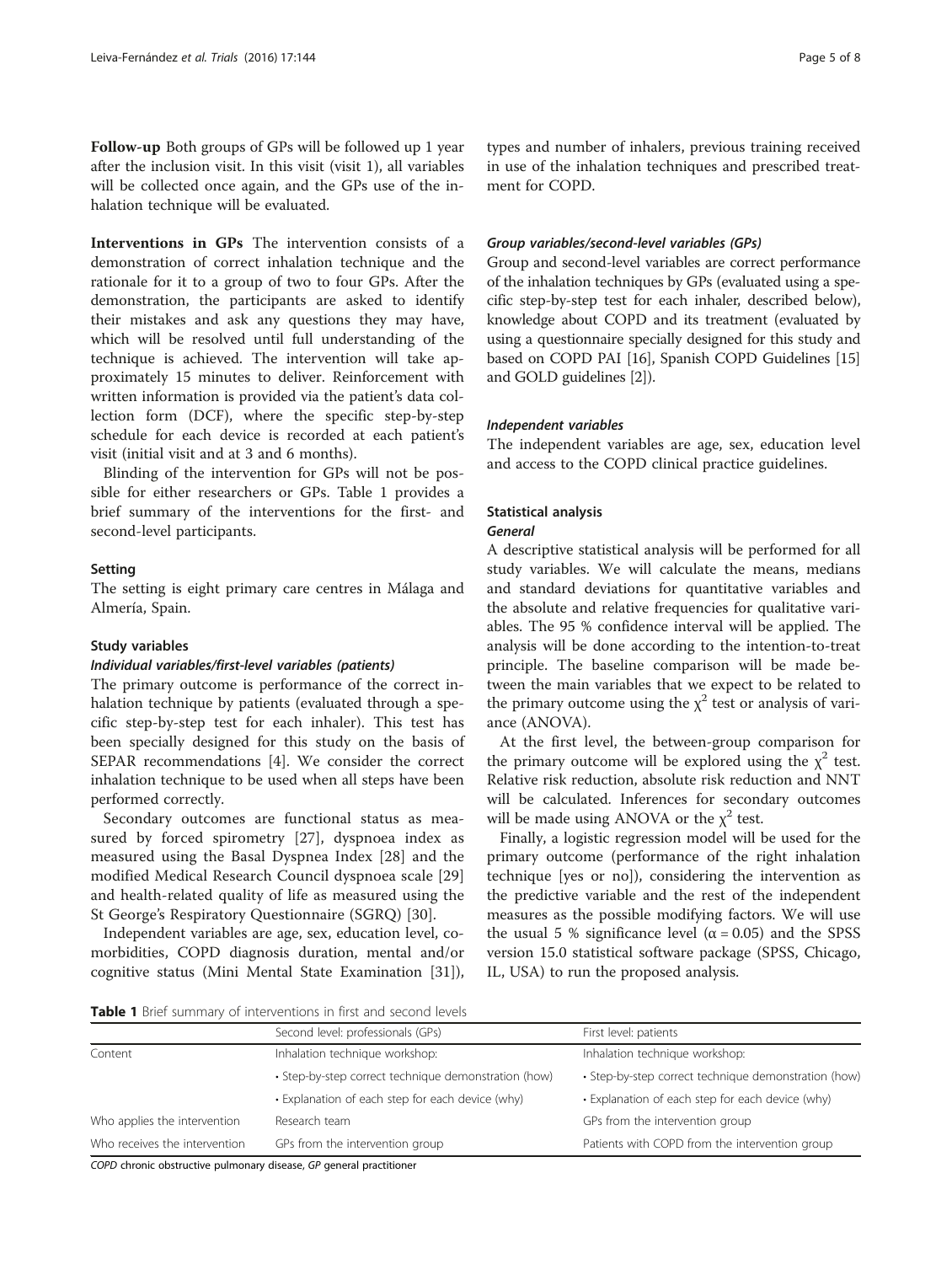#### Multi-level analysis

ICCs will be determined and published for all primary outcome variables to assist future research. Potential confounders will be compared between groups to confirm that the randomisation has provided the appropriate balance.

The effect of the intervention on outcomes measured on a continuous scale (such as SGRQ score) will be estimated and tested using mixed model ANOVA in which time and treatment group will be fixed effects and GP and subject will be random effects. The effect of the intervention on the dichotomous variables will be analysed using generalised estimating equations with a logistic link and a model structure that is analogous to that described above.

#### Study limitations

The first limitation is about the actual study design. In pragmatic cluster randomised controlled trials, the first bias to take into account is the selection bias, as the randomisation is usually applied in the second level, before recruitment of the first-level participants, which is where the intervention impact is measured. However, there are strategies that minimise this bias, and we are using these in this study. First, the selection and follow-up of patients (patient inclusion visit and visit 1) will be carried out by an external researcher who will have no knowledge of GP randomisation. Second, the effect of the intervention over recruitment can lead to different recruitment indexes, depending on the groups, due to the possibility that GPs in the control group could be less motivated to participate. Moreover, to avoid different recruitment indexes in both groups, once the trial is finished, the GPs in the control group will be trained in the same way as the study group professionals were trained (if the intervention shows a significant improvement in patients) [\[23, 32\]](#page-7-0).

Another study limitation is the potential for loss to follow-up. To minimise these losses, patients will be contacted at least three different times and at different times of day. However, loss to follow-up was taken into account in the sample size calculation and will be taken into account in performing data analysis (intention-totreat analysis).

Another bias is the Hawthorne effect, which relates to how participants in a study change their behaviour under observation. However, we believe that the effect of this bias will be minimal because of patients' being trained and followed by their GPs, with the exception of the inclusion and final visits. Besides, there is a control group in which the follow-up will permit us to minimise the real impact of this bias.

There could be measurement bias due to mistakes in recording of some variables or interviewer bias due to

the administration of the questionnaires. To minimise these biases, interviewers will have been trained previously to ensure that visits will be as homogeneous as possible. A DCF and a manual that explains how each variable is measured at the follow-up visits will be given to the GPs in the intervention group.

Finally, we point out that a rescue mechanism is contemplated for the control group. This mechanism will be applied when the patients perform critical errors in the inhalation techniques that compromise the totality of the drug deposition and its effect. This rescue mechanism can create an information bias which could change the effect of the educational intervention in this study. However, we must ensure the well-being of the patient. All adverse events will be reported on the DCF and will be taken into account in the post hoc analysis.

#### **Ethics**

This study has been approved by the local ethics committee of Malaga (CEI Provincial de Malaga; 12/12/13). Patients and GPs will sign informed consent forms.

#### **Discussion**

In the last 20 years, multiple studies have been carried out showing that health care professionals prescribe inhalers without adequate knowledge about their use. Current guidelines on treating COPD recommend that physicians demonstrate to patients how to use the different devices at their first appointment, and then to correct improper use at follow-up visits [\[1, 2](#page-6-0)]. However, this approach is not widely applied in routine clinical practice, as shown by the high percentage of health care professionals who are incapable of simply demonstrating the correct use of the inhaler devices [[10](#page-6-0), [20\]](#page-6-0). This lack of knowledge has not improved recently, despite efforts by health care education institutions [\[20\]](#page-6-0).

It is widely accepted that poor disease control among patients with COPD is due to improper use of inhalation medicines [[8\]](#page-6-0). The inhalation device may affect inhaler technique because there are a wide range of inhaler devices, some of which are easier to use than others [\[17, 19](#page-6-0)]. So, these potentially confounding factors will be considered in our strategy of statistical analysis.

Mishandling of inhalation devices decreases patient adherence to the inhaler therapeutic regimen, compromising treatment efficacy [[7\]](#page-6-0). If the proposed educational intervention is effective, it stands a good chance of being implementable, owing to its simplicity. It could be exported to any health care field for inpatients and outpatients, both nationally and internationally, with adaptation for the most commonly used inhalers in each area. Previously conducted clinical trials by our research group have shown that a simple educational intervention is altogether more effective in teaching patients with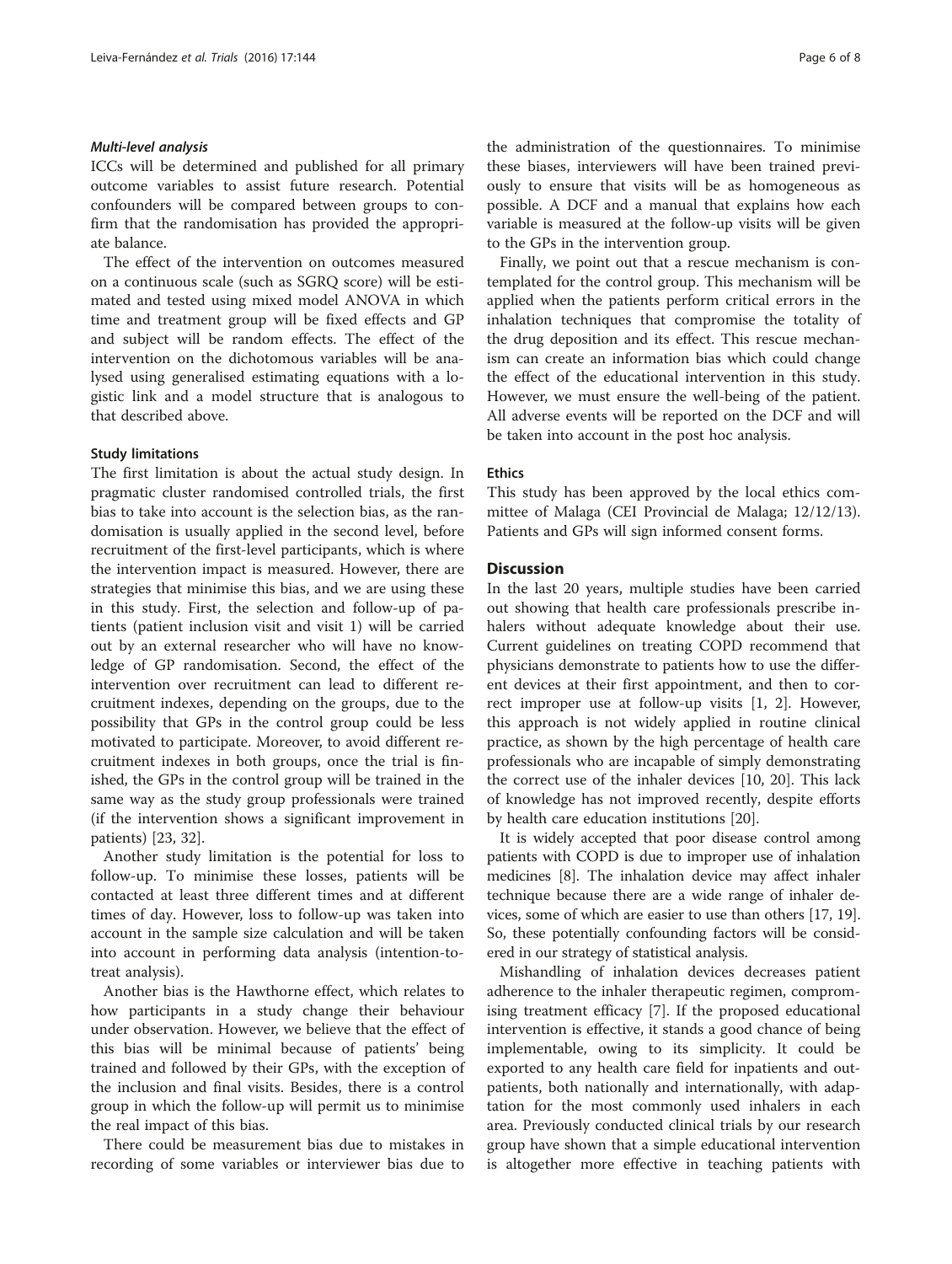<span id="page-6-0"></span>COPD about the right management of their inhalers. This proposed clinical trial will verify and confirm our previous proof-of-concept work which indicated that a simple educational intervention delivered by GPs in primary care can improve inhaler technique among patients with COPD. This would provide high-quality evidence about educational interventions with primary health care professionals to improve the management of inhaler treatment, the clinical outcomes and healthrelated quality of life of patients with COPD, all of which are key aims in any assistance process. These factors have high importance in primary care, where most patients with COPD are treated with this kind of technique.

In addition to patient benefit related to implementation of the inhalation technique intervention (better treatment adherence, improvement in clinical status and health outcomes), we expect the intervention to be cost-effective, too, with reduction in the direct and indirect costs associated with the management of COPD. This will have a positive impact in organisations, resource management, health care services and health politics, and overall in the health and well-being of patients with COPD.

#### Trial status

We have divided the participant recruitment into two phases and are recruiting GPs and patients for the second phase of the study.

#### Abbreviations

ANOVA: analysis of variance; COPD: chronic obstructive pulmonary disease; COPD PAI: COPD Process of Andalusian Health Service Guidelines; DCF: data collection form; DE: design effect; GOLD: Global Initiative for Chronic Obstructive Lung Disease; GP: general practitioner; ICC: intra-cluster correlation coefficient; NNT: number needed to treat; SEPAR: Sociedad Española de Neumología y Cirugía Torácica; SGRQ: St George's Respiratory Questionnaire.

#### Competing interests

The authors declare that they have no competing interests.

#### Authors' contributions

PBF, JLF and FLF have participated in the design of the study intervention. JLF as main researcher and PBF and FLF as senior researchers are responsible for implementation of the study from the recruitment process until the end of experimental protocol. Additionally, they are responsible for GP training in primary care centres in Málaga. RLVA is responsible for implementation of the study and GP training in primary care centres in Almería. VAL and MLB are making a substantial contribution in the implementation and database design. All authors were involved in drafting, writing and reviewing the manuscript, and all authors read and approved the final manuscript.

#### Acknowledgements

This research project has been funded by Consejería de Salud y Bienestar Social, Junta de Andalucía (PI0170/13).

#### Author details

<sup>1</sup>Vélez Sur Primary Care Centre / IBIMA Institute, Málaga Este-Axarquía Health Area / Málaga University, Vélez Málaga, Málaga, Spain. <sup>2</sup>Multiprofessional Family and Community Attention Teaching Unit, Málaga-Guadalhorce Trust, Málaga University, Málaga, Spain. <sup>3</sup>Multiprofesional Family and Community Medicine Attention Teaching Unit, Málaga-Guadalhorce Trust, Málaga University, Málaga, Spain. <sup>4</sup>Multiprofessional Family and Community Attention Teaching Unit / IBIMA Institute, Málaga-Guadalhorce Trust / Málaga University, Málaga, Spain.

#### Received: 30 July 2015 Accepted: 26 February 2016 Published online: 17 March 2016

#### References

- 1. Alvarez-Sala J, Cimas E, Masa JF, Miravitlles M, Molina J, Naberan K, et al. Recommendations for the care of the patient with chronic obstructive pulmonary disease [in Spanish]. Arch Bronconeumol. 2001;37(7):269–78.
- 2. Global Initiative for Chronic Obstructive Lung Disease (GOLD). Global strategy for the diagnosis, management, and prevention of COPD – 2014. Available from: [http://www.goldcopd.org/.](http://www.goldcopd.org/) Accessed 8 March 2016.
- 3. Miravitlles M, Sicras A, Crespo A, Cuesta M, Brosa M, Galera J, et al. Costs of chronic obstructive pulmonary disease in relation to compliance with guidelines: a study in the primary care setting. Ther Adv Respir Dis. 2013;7:139–50.
- 4. Donaire JG, Carrillo CT, Moral VP. Consensus on SEPAR-ALAT inhalation therapy [in Spanish]. Arch Bronconeumol. 2013;49 Suppl 1:2–14.
- 5. Crompton G. A brief history of inhaled asthma therapy over the last fifty years. Prim Care Respir J. 2006;15:326–31.
- 6. Yawn B, Colice G, Hodder R. Practical aspect of inhaler use in the management of chronic obstructive pulmonary disease in primary care setting. Int J COPD. 2012;7:495–502.
- 7. Melani AS, Bonavia M, Cilenti V, Cinti C, Lodi M, Martucci P, et al. Inhaler mishandling remains common in real life and is associated with reduced disease control. Respir Med. 2011;105:930–8.
- 8. Molimard M, Rahersion C, Lignot S. Assessment of handling of inhaler devices in real life: an observational study in 3811 patients in primary care. J Aerosol Med. 2003;16:249–54.
- 9. Broeders MEAC, Vincken W, Corbetta L, ADMIT Working Group. The ADMIT series—issues in inhalation therapy. 7) Ways to improve pharmacological management of COPD: the importance of inhaler choice and inhalation technique. Prim Care Respir J. 2011;20:338–43.
- 10. Calışkaner AZ, Öztürk C, Ceylan E, Pekcan S, Yılmaz Ö, Öztürk S, et al. The knowledge and considerations of the physicians regarding the inhaler devices in asthma and COPD: the INTEDA-1 study. Tuberk Toraks. 2013;61:183–92.
- 11. Lavorini F, Magnan A, Dubus JC, Voshaar T, Corbetta L, Broedres M, et al. Effect of incorrect use of dry powder inhalers on management of patients with asthma and COPD. Respir Med. 2008;102:593–604.
- 12. Crompton GK, Barnes PJ, Broeders M, Corrigan C, Corbetta L, Dekhuijzen R, et al. The need to improve inhalation technique in Europe: a report from the Aerosol Drug Management Improvement Team. Respir Med. 2006;100:1479–94.
- 13. Barnestein Fonseca P, Leiva Fernandez J, Acero-Guasch N, Garcia Ruiz A, Prados Torres D, Leiva Fernandez F. Eficacia de una instrucción periódica. Med Fam (And). 2013;14:11–22.
- 14. Leiva-Fernández J, Leiva-Fernández F, García-Ruiz A, Prados-Torres D, Barnestein-Fonseca P. Efficacy of a multifactorial intervention on therapeutic adherence in patients with chronic obstructive pulmonary disease (COPD): a randomized controlled trial. BMC Pulm Med. 2014;14:70.
- 15. Miravitlles M, Soler-Cataluña JJ, Calle M, Molina J, Almagro P, Quintano JA, et al. Spanish COPD Guidelines (GesEPOC): pharmacological treatment of stable COPD. Arch Bronconeumol. 2012;48(7):247–57.
- 16. León Jiménez A, Casas Maldonado F, García Gil D, Gómez González AM, Jurado Gámez B, Madueño Caro AJ, et al. Proceso asistencial integrado enfermedad pulmonar obstructiva crónica. 2nd ed. Junta de Andalucía: Consejería de Salud y Bienestar Social; 2007. Available from: [http://www.](http://www.juntadeandalucia.es/salud/sites/csalud/contenidos/Informacion_General/p_3_p_3_procesos_asistenciales_integrados/pai/epoc_v3?perfil=org) juntadeandalucia.es/salud/sites/csalud/contenidos/Informacion\_General/p [3\\_p\\_3\\_procesos\\_asistenciales\\_integrados/pai/epoc\\_v3?perfil=org.](http://www.juntadeandalucia.es/salud/sites/csalud/contenidos/Informacion_General/p_3_p_3_procesos_asistenciales_integrados/pai/epoc_v3?perfil=org) Accessed 8 March 2016.
- 17. National Institute for Health and Care Excellence (NICE). Chronic obstructive pulmonary disease in over 16s: diagnosis and management. NICE guidelines [CG101]. London: NICE; 2010. Available from: [https://www.nice.org.uk/](https://www.nice.org.uk/guidance/cg101) [guidance/cg101.](https://www.nice.org.uk/guidance/cg101) Accessed 10 March 2016.
- 18. American Medical Directors Association (AMDA). COPD management in the long-term care setting. Columbia: American Medical Directors Association (AMDA); 2010.
- 19. Restrepo RD, Alvarez MT, Wittnebel LD, Sorenson H, Wettstein R, Vines DL, et al. Medication adherence issues in patients treated for COPD. Int J Chron Obstruct Pulmon Dis. 2008;3:371–84.
- 20. Plaza V, Sanchís J, Roura P, Molina J, Calle M, Quirce S, et al. Physicians' knowledge of inhaler devices and inhalation techniques remains poor in Spain. J Aerosol Med Pulm Drug Deliv. 2012;25:16–22.
- 21. Leiva-Fernández F, Leiva-Fernández J, Zubeldia F, García-Ruiz A, Prados-Torres D, Barnestein-Fonseca P. Efficacy of two educational interventions